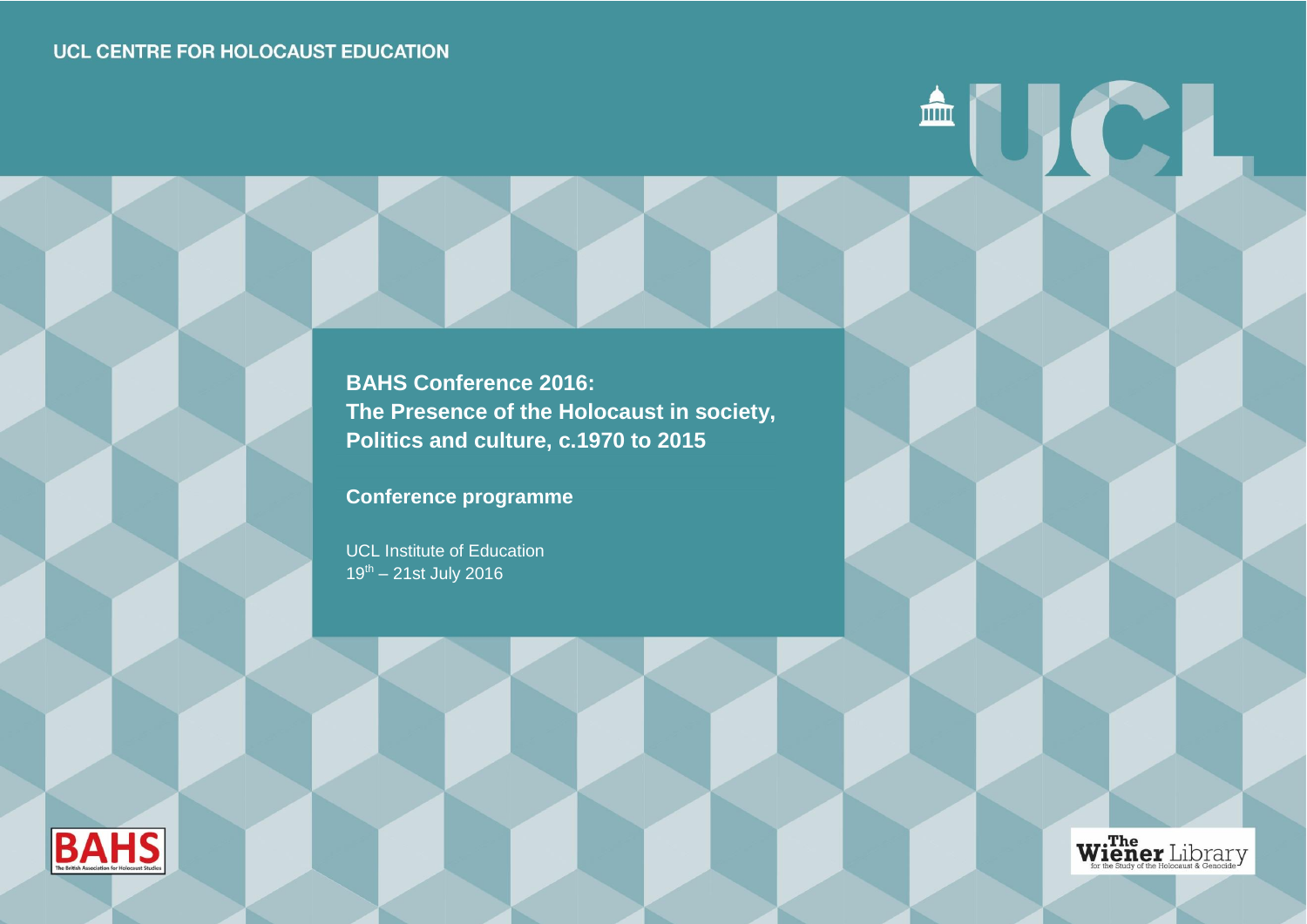# Conference schedule

| Day 1                     |                                                                         | Day 2                  |                                         | Day 3                                                               |                                |             |                                                                    |                     |
|---------------------------|-------------------------------------------------------------------------|------------------------|-----------------------------------------|---------------------------------------------------------------------|--------------------------------|-------------|--------------------------------------------------------------------|---------------------|
| Tuesday 19th July<br>Room |                                                                         |                        | Wednesday 20 <sup>th</sup> July<br>Room |                                                                     | Thursday 21 <sup>st</sup> July |             | Room                                                               |                     |
| 10.00-10.30               | Registration                                                            | Level 3<br>entrance    | 8.30-9.00                               | Registration                                                        | Level 3<br>entrance            | 8.30-9.00   | Registration                                                       | Level 3<br>entrance |
| 10.30-12.00               | Event:                                                                  |                        | 9.00-10.15                              | <b>Keynote Lecture</b>                                              | <b>Jeffery Hall</b>            | 9.00-10.30  | <b>Keynote Symposium</b>                                           | Wiener              |
|                           | <b>UCL Centre for</b><br><b>Holocaust Education</b><br><b>Symposium</b> | <b>Jeffery</b><br>Hall |                                         | <b>Professor Wulf</b><br><b>Kansteiner</b>                          |                                |             | Round table on David<br>Cesarani's Final Solution                  | Library             |
|                           |                                                                         |                        |                                         |                                                                     |                                |             | Professor Dan Michman,<br>Professor Tom Lawson<br>and Dr Lisa Pine |                     |
| 12.00-12.30               | Lunch                                                                   | <b>Jeffery</b><br>Hall | 10.15-11.45                             | <b>Paper and Workshop</b><br><b>Session 3</b>                       | See below                      | 10.30-10.45 | Coffee                                                             |                     |
| 12.30-1.45                | <b>Keynote Lecture</b><br><b>Professor Dan Stone</b>                    | <b>Jeffery</b><br>Hall | 11.45-12.00                             | Coffee                                                              | 822                            | 10.45-12.15 | <b>Paper session 6</b>                                             | See below           |
| 1.45-3.15                 | <b>Paper and Workshop</b><br><b>Session 1</b>                           | <b>See</b><br>below    | 12.00-1.30                              | <b>Paper and</b><br><b>Symposium Session</b><br>4                   | See below                      | 12.15-1.00  | Lunch                                                              | Jeffery Hall        |
| 3.15-3.30                 | Coffee                                                                  | 802                    | 1.30-2.00                               | Lunch                                                               | <b>Jeffery Hall</b>            | 1.00-2.30   | <b>Paper session 7</b>                                             | See below           |
| 3.30-5.00                 | <b>Paper and Workshop</b><br><b>Session 2</b>                           | <b>See</b><br>below    | 2.00-3.15                               | <b>Keynote Lecture</b><br><b>Professor Aleida</b><br><b>Assmann</b> | <b>Jeffery Hall</b>            |             |                                                                    |                     |
| 5.00-5.30                 | Coffee                                                                  | 802                    | 3.15-3.30                               | Coffee                                                              | 822                            |             |                                                                    |                     |
| 5.30-7.00                 | <b>Evening events:</b>                                                  | <b>See</b>             | 3.30-5.00                               | <b>Paper session 5</b>                                              | See below                      |             |                                                                    |                     |
|                           | See detailed information<br>below                                       | below                  |                                         |                                                                     |                                |             |                                                                    |                     |
|                           |                                                                         |                        | 5.00-5.15                               | Coffee                                                              | <b>Jeffery Hall</b>            |             |                                                                    |                     |
|                           |                                                                         |                        | 5.15-7.30                               | Event:<br><b>An Evening with</b><br><b>Kitty Hart-Moxon</b>         | <b>Jeffery Hall</b>            |             |                                                                    |                     |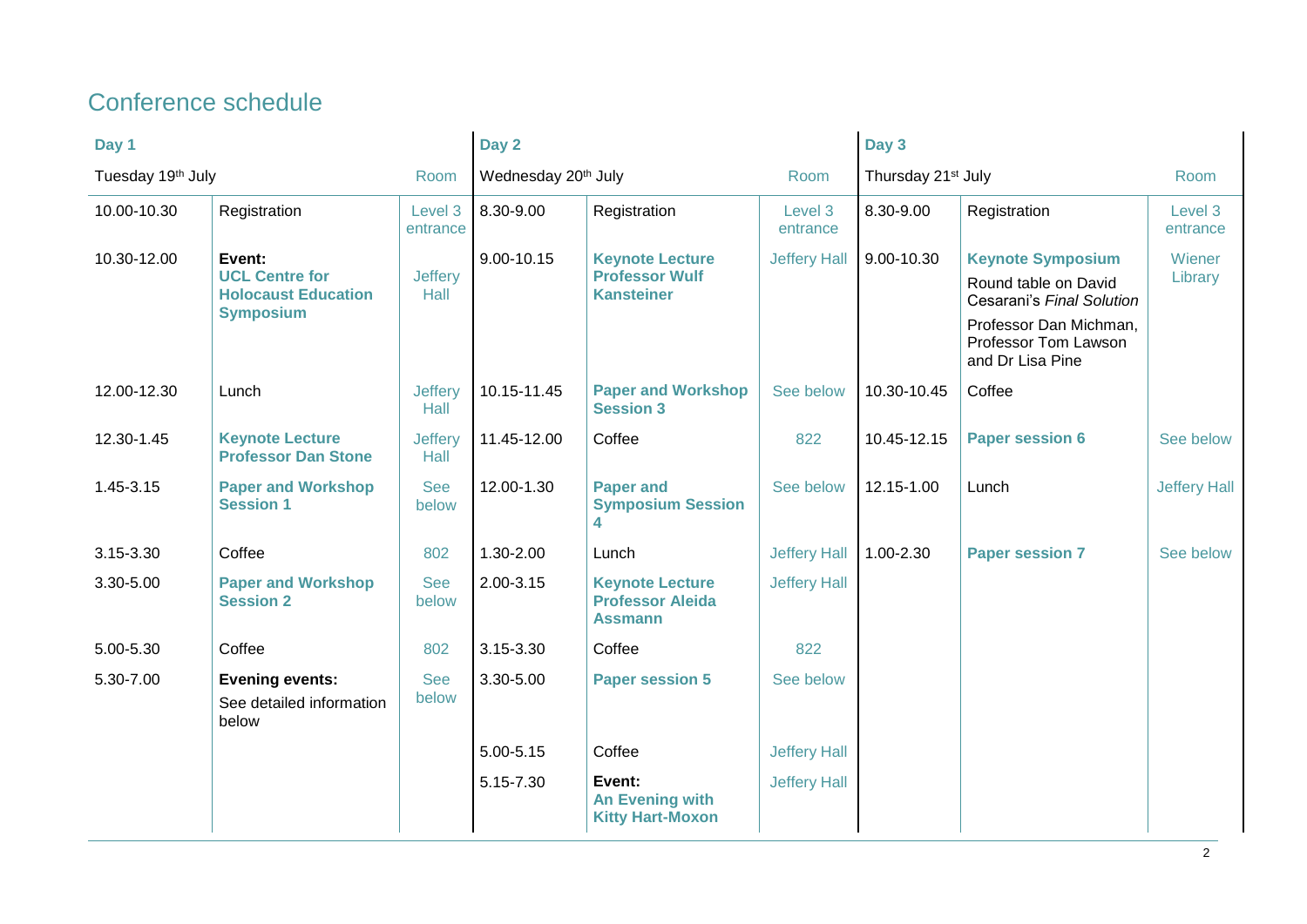# Conference programme: Day 1

### 10.00-10.30 Registration, coffee – Level 3

10.30-12.00 **Event: Centre for Holocaust Education Symposium** – Jeffrey Hall

Recent research by the UCL Centre for Holocaust Education clearly demonstrates the vast majority of secondary school students across England are familiar with the Holocaust and believe they know at least something about this history. However, the Centre's research also raises some compelling and troubling questions.

This symposium brings together leading figures to reflect on some of the main findings of this research, and consider their wider ramifications for the presence of the Holocaust in contemporary British society.

Panellists will discuss amongst other things the levels of students' knowledge and understanding, the relationship between Holocaust commemoration and Holocaust education, and the ongoing fascination British culture has with this period of history.

#### **Panellists**

The symposium will be chaired by Dr. Ben Barkow, Director of The Wiener Library, and will feature the following panellists:

- Professor Tom Lawson, Northumbria University
- Olivia Marks-Woldman, Chief Executive, Holocaust Memorial Day Trust
- James Bulgin, Content Leader, Holocaust Galleries, Imperial War Museum
- Amy Braier, Director, Pears Foundation
- Alex Maws, Head of Education, Holocaust Educational Trust
- 12.00-12.30 Lunch Jeffrey Hall

12.30-1.45 **Keynote Lecture** – Jeffrey Hall Professor Dan Stone, Royal Holloway, University of London *The Contexts of Memory*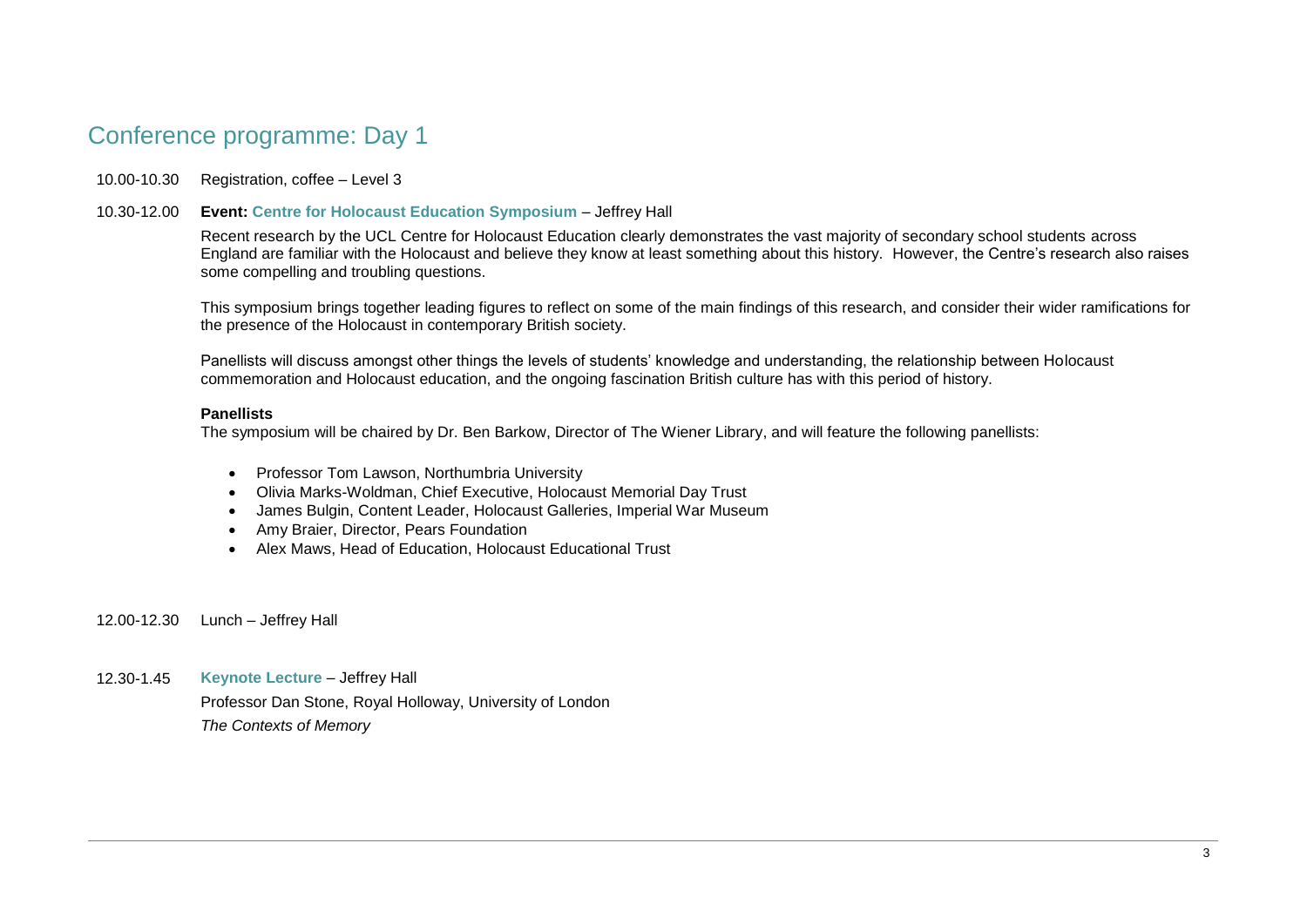## 1.45-3.15 **Paper and Workshop Session 1**

| Stream 1: Papers - Room 739                                                                                                                                                                   | Stream 2: Papers - Room 802                                                                                                                                                                                            | Stream 3: Workshops - Room 804                                                                                                                                                    | Stream 4: Papers - Room 822                                                                                                                                                                                             |
|-----------------------------------------------------------------------------------------------------------------------------------------------------------------------------------------------|------------------------------------------------------------------------------------------------------------------------------------------------------------------------------------------------------------------------|-----------------------------------------------------------------------------------------------------------------------------------------------------------------------------------|-------------------------------------------------------------------------------------------------------------------------------------------------------------------------------------------------------------------------|
| Sarah Jane Kerr-Lapsley, McGill<br>University<br>Nonformal Holocaust Education:<br>Understanding the Role of<br>Community Organizations in<br>Canadian Holocaust Education<br>$(1976 - 2016)$ | Irit Keynan, Institute for Civic<br>Responsibility at MLA,<br>College for Academic Studies, Or<br>Yehuda, Israel<br>The collective memory of the<br>Holocaust and Israel's attitude<br>towards war trauma, 1973 - 2015 | Lilach Naishtat Bornstein,<br>Kibbutzin College of education<br>and MOFET institution<br><b>Teaching Holocaust Memory</b><br>through a Rejected Testimony in<br>Israel, 1985-2015 | Stephen Hicks Acheampong,<br>Philip Nana Amponsah and<br>Samuel Adu-Gyamfi, Association<br>of Global Citizens-Ghana<br>Holocaust education and<br>remembrance on the socio-cultural<br>and political space of Ghana: An |
| Rebecca Davidge, Waseley Hills<br><b>High School</b><br>An enquiry into the subjective                                                                                                        | Stuart Foster & Eleni Karayianni,<br><b>UCL Centre for Holocaust</b><br>Education                                                                                                                                      | Barbara Warnock, The Wiener<br>Library<br>Pogrom: November 1938 -                                                                                                                 | enduring example and a test case<br>for other countries                                                                                                                                                                 |
| reflections of sixth formers on the<br>Holocaust education they have<br>received and what impact, if any,                                                                                     | The Holocaust in English history<br>textbooks: 1991-2016                                                                                                                                                               | Commemorating the Holocaust in<br>a Digital Age                                                                                                                                   | Glenn Timmermans, University of<br>Macau, Macao, China                                                                                                                                                                  |
| Holocaust education has had on<br>them.                                                                                                                                                       | Arthur Chapman, UCL Institute of<br>Education<br>'It happened therefore it can                                                                                                                                         |                                                                                                                                                                                   | Preaching to the Gentiles:<br>Developing Holocaust History and<br><b>Education to China</b>                                                                                                                             |
| Nicola Brauch, Historical Institute,<br>Ruhr-University of Bochum                                                                                                                             | happen again and it can happen<br>everywhere': Particularity and<br>universality in Primo Levi's thinking                                                                                                              |                                                                                                                                                                                   | Meghan Starling, J.D., Sault Ste.<br>Marie Tribe of Chippewa Indians                                                                                                                                                    |
| "The invasion has begun!" Re-<br>Reading the Anne Frank Diary to<br><b>Foster Reflective Historical</b><br>Reasoning                                                                          | about the Holocaust's 'lessons'                                                                                                                                                                                        |                                                                                                                                                                                   | <b>Holocaust Education Impact Upon</b><br>Federal Indian Law and Policy -<br>USA                                                                                                                                        |

3.15-3.30 Coffee – Room 802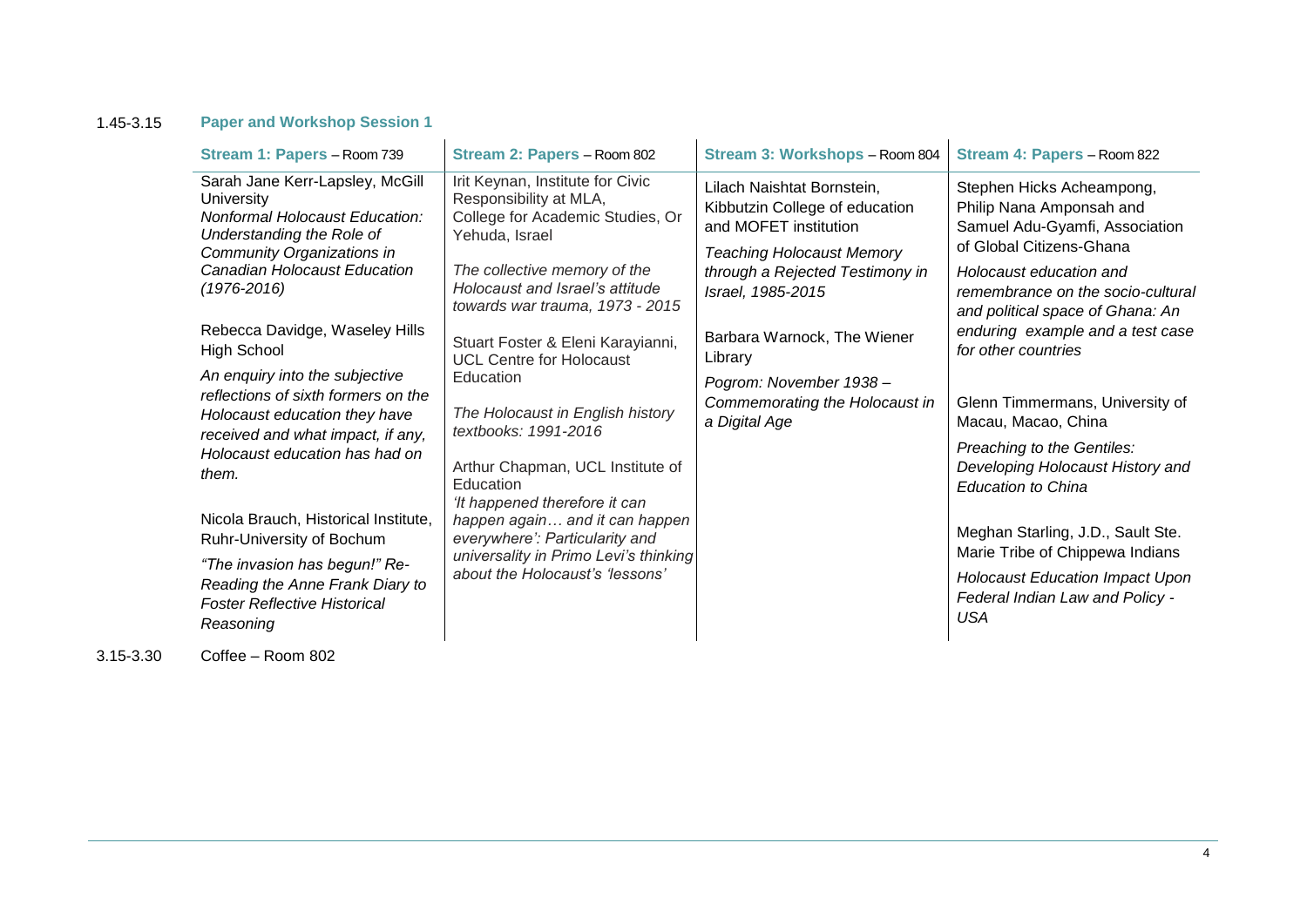### 3.30-5.00 **Paper and Workshop Session 2**

| Stream 1: Papers - Room 802                                                                                                    | Stream 2: Workshops - Room 804                                                                                                                   | Stream 3: Workshops - Room 822                                                     |
|--------------------------------------------------------------------------------------------------------------------------------|--------------------------------------------------------------------------------------------------------------------------------------------------|------------------------------------------------------------------------------------|
| Mary-Catherine Mueller, The<br>University of Texas at Dallas<br>Is the Pen Mightier Than the                                   | Borbala Klacsmann and Ildiko<br>Laszak, Yad Vashem Archives<br>A Unique Method of Holocaust                                                      | Laura Walton, Stratton Upper School<br>Should we remember Irena Sendler as a hero? |
| #Hashtag? Teaching Holocaust<br>Literature to Millennials                                                                      | <b>Education: Peer Guide Trainings</b><br>at the Anne Frank - A History for<br><b>Today Exhibition</b>                                           | Tom Haward, UCL Centre for Holocaust Education<br><b>Britain and the Holocaust</b> |
| Brenda Gouws, University of<br>KwaZulu-Natal                                                                                   | Stanislas Hommet, University of                                                                                                                  |                                                                                    |
| What does a Muslim teacher's<br>memory of yellow police vans in<br>apartheid South Africa have to do<br>with Holocaust memory? | Caen<br>What about them? The Holocaust<br>from a teenage view: analyzing<br>young people's modes of thinking<br>from the classroom to the museum |                                                                                    |
| Imogen Dalziel, Royal Holloway,<br>University of London                                                                        |                                                                                                                                                  |                                                                                    |
| Should We 'Try and Look'? The<br>Use of Graphic Photographs in<br><b>Holocaust Education</b>                                   |                                                                                                                                                  |                                                                                    |

## 5.30-7.00 **Evening events:**

**UCL Centre for Holocaust Education Unlocking antisemitism Workshop** – Room 802

## *Revealed for the First Time on Popular Television: The Holocaust in ITV's 'The World at War'*

Taylor Downing – Elvin Hall

*Refreshments will be provided at both events*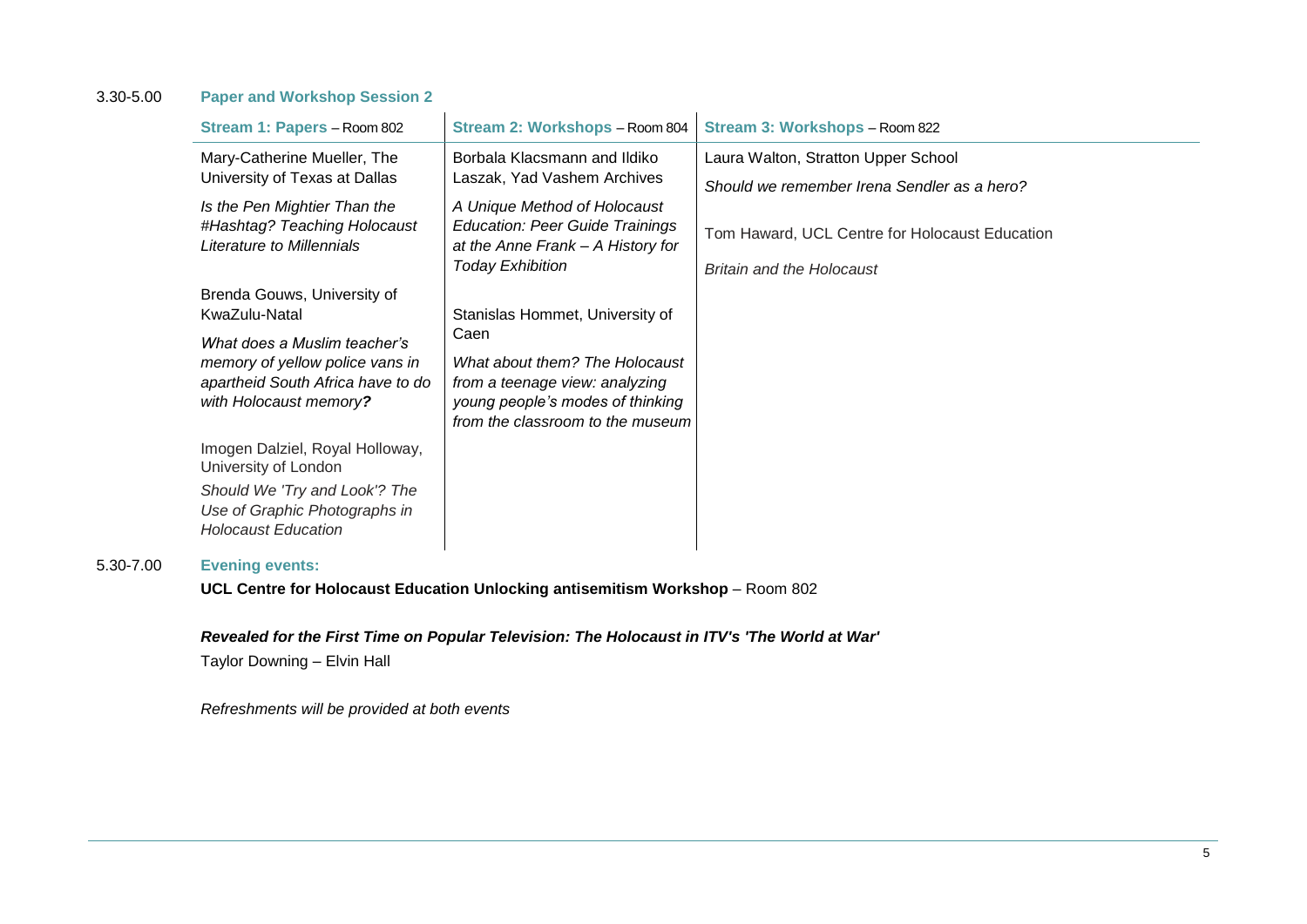# Conference programme: Day 2

8.30-9.00 Registration – Level 3

9.00-10.15 **Keynote Lecture** – Jeffrey Hall Professor Wulf Kansteiner, Binghamton University *Hidden in Plain View: Remembering and Forgetting the Holocaust on West German Television*

### 10.15-11.45 **Paper and Workshop Session 3**

| Stream 1: Workshops - Room 822                                                                                                                                                                                                                                                                                                                                  | Stream 2: Papers - Room 804                                                                                                                                                                                                                                                       | Stream 3: Papers - Room 828                                                                                                                                                                    | Stream 4: Papers-Nunn Hall, Level 1                                                                                                                                                                                                                                                          |
|-----------------------------------------------------------------------------------------------------------------------------------------------------------------------------------------------------------------------------------------------------------------------------------------------------------------------------------------------------------------|-----------------------------------------------------------------------------------------------------------------------------------------------------------------------------------------------------------------------------------------------------------------------------------|------------------------------------------------------------------------------------------------------------------------------------------------------------------------------------------------|----------------------------------------------------------------------------------------------------------------------------------------------------------------------------------------------------------------------------------------------------------------------------------------------|
| Andy Fearn, Holocaust Memorial<br>Day Trust                                                                                                                                                                                                                                                                                                                     | Magdalena Kawa, The State<br>School of Higher Education in                                                                                                                                                                                                                        | Dominic Williams, University of<br>Leeds                                                                                                                                                       | Françoise Dupré, Birmingham<br>School of Art-BCU                                                                                                                                                                                                                                             |
| HMDT Eteach: A new interactive,<br>multimedia resource to support<br>educators in teaching effectively<br>about the Holocaust and<br>subsequent genocides                                                                                                                                                                                                       | Chełm<br>The Map of (Un)Consciousness -<br>memory of the Jewish community<br>in Biłgoraj                                                                                                                                                                                          | Collage/Testimony: Splicing the<br>Scrolls of Auschwitz into Literature<br>and History<br>Gerd Bayer, University of                                                                            | <b>Memories of Dora</b><br>Sarah Jewett, West Chester<br>University of Pennsylvania                                                                                                                                                                                                          |
| Christine Schmidt, The Wiener<br>Library for the Study of the<br>Holocaust & Genocide and<br>Elizabeth Anthony, United States<br><b>Holocaust Memorial Museum</b><br>Teaching through the lens of<br>documents from the International<br>Tracing Service Digital Archive:<br>A workshop on primary source<br>supplements for use in Holocaust<br><b>Studies</b> | Gilly Carr, University of Cambridge<br>Activism, impact, and changing<br>narratives in the Channel Island<br>of Guernsey<br>Esteban González-López, Rosa<br>Ríos-Cortes, School of Medicine.<br>Autonoma University of Madrid<br>Lessons from the Holocaust for<br>Medicine today | Erlangen<br>Displaced Memory: The Screened<br>Past of Fugitive Pieces<br>Sue Vice, University of Sheffield<br>Screen Memories of the Holocaust<br>in Contemporary British and Irish<br>Fiction | Challenging the Narrative:<br>Concentration Camp Art and the<br>Artists' Experience<br>Diana Popescu, Birkbeck College<br><b>Staging the Holocaust Archive?</b><br>Artistic re-framings of Holocaust<br>historical images in contemporary<br>public spaces and their impact upon<br>visitors |

11.45-12.00 Coffee – Room 822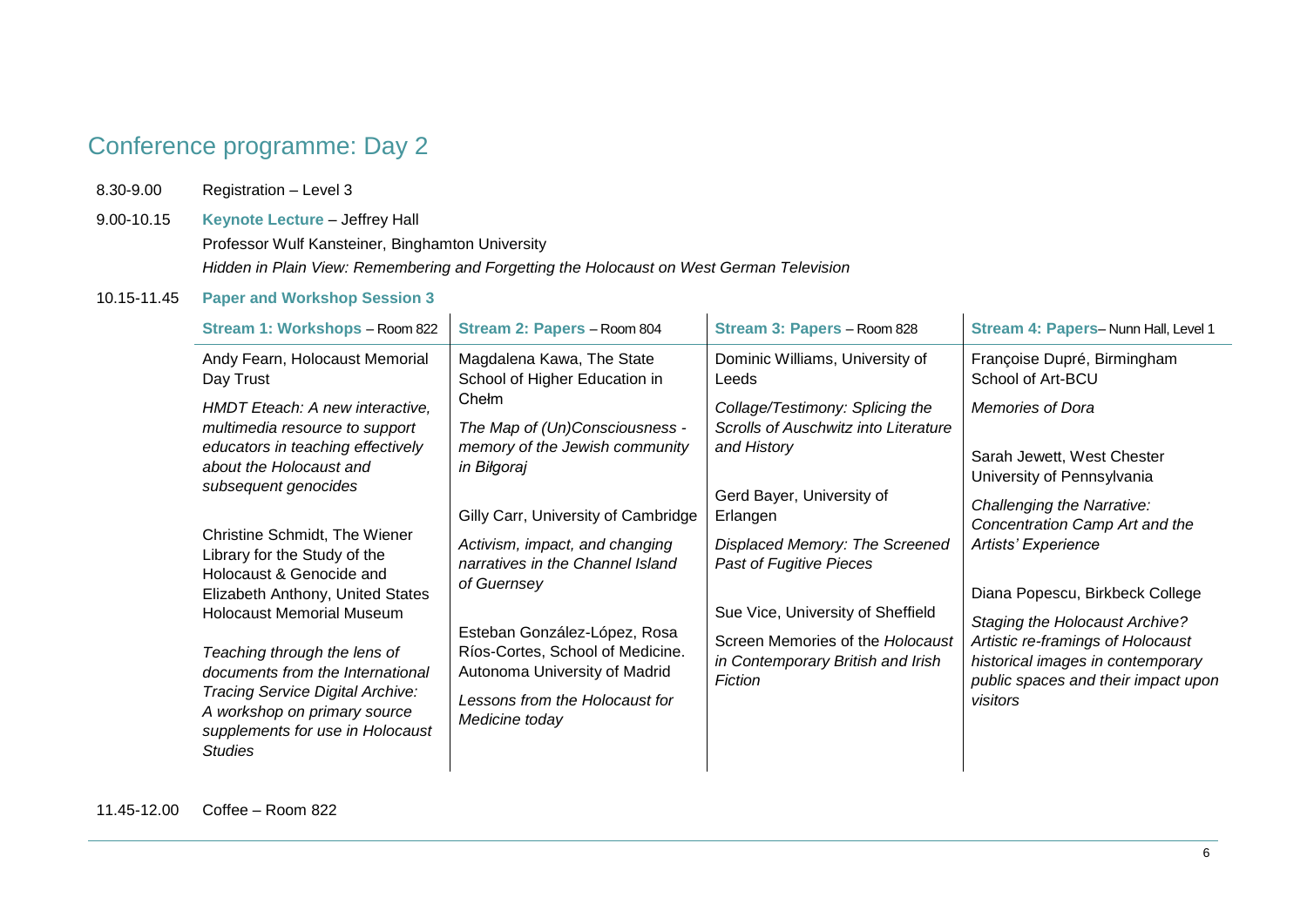## 12.00- 1.30 **Paper and Symposium Session 4**

| Stream 1: Papers - Room 822                                                                                                | Stream 2: Symposium - Room 804                                                                                                | Stream 3: Papers - Room 828                                                                                                                                                                                                                                                                                                  | Stream 4: Papers - Nunn Hall, Level 1                                                                             |  |  |
|----------------------------------------------------------------------------------------------------------------------------|-------------------------------------------------------------------------------------------------------------------------------|------------------------------------------------------------------------------------------------------------------------------------------------------------------------------------------------------------------------------------------------------------------------------------------------------------------------------|-------------------------------------------------------------------------------------------------------------------|--|--|
| Caroline Kaye, Manchester<br>University                                                                                    | Symposium Title: Critical<br>perspectives of the Israeli national                                                             | Joandi Hartendorp, The University<br>of Humanistic Studies<br>Dutch Holocaust education and<br>selective memory                                                                                                                                                                                                              | Dr Lisa Pine, London South Bank<br>University                                                                     |  |  |
| "The Wicker Man" (1973): Film<br>Reflecting the Holocaust                                                                  | memory of the Holocaust, and the<br>construction of an alternative<br>memory sphere                                           |                                                                                                                                                                                                                                                                                                                              | The Testimonies of Male Holocaust<br><b>Survivors from Auschwitz</b>                                              |  |  |
| Volker Benkert, Arizona State<br>University                                                                                | Ayala Paz, Ben-Gurion University<br>of the Negev<br>The "Eichmann Controversy" in                                             | Olivia Marks-Woldman, Holocaust<br><b>Memorial Day Trust</b>                                                                                                                                                                                                                                                                 | Joanne Pettitt, University of Kent<br>Remembering the Holocaust and                                               |  |  |
| Cultural Memory of the Holocaust<br>on the Small Screen. Apologia and<br>Redemption in German<br>Contemporary Film         | Israel; Reading of Hannah<br>Arendt's "Eichmann in Jerusalem"<br>through the lens of "The Origins of<br>Totalitarianism"      | Does Holocaust Memorial Day<br>have an impact on what people<br>know, what people feel and what<br>people do as a result of<br>participating in HMD activities.<br>Angela Boone, EHRI fellow 2016<br>The absence of Holocaust<br>aftermath education in the<br>Netherlands between 1970 and<br>2015: causes and consequences | the Armenian Genocide in the Work<br>of Edgar Hilsenrath                                                          |  |  |
| Mallory Bubar, The Pennsylvania<br><b>State University</b>                                                                 | Liraz Yaffe, Ben-Gurion University<br>of the Negev                                                                            |                                                                                                                                                                                                                                                                                                                              | Stephanie Hesz-Wood, Royal<br>Holloway, University of London<br>Drancy: Architecture, Appropriation<br>and Memory |  |  |
| Modern day evil and its<br>representations in pop culture:<br>The Star Wars franchise as guide<br>to the evolution of evil | Motherhood as Resistance?<br>Representations of Mothers in the<br>Holocaust during the 50's in<br><b>Israeli's Newspapers</b> |                                                                                                                                                                                                                                                                                                                              |                                                                                                                   |  |  |
|                                                                                                                            | Rebecca Kook, Ben-Gurion<br>University of the Negev                                                                           |                                                                                                                                                                                                                                                                                                                              |                                                                                                                   |  |  |
|                                                                                                                            | Creating "Alternative" memories;<br>changes in Holocaust<br>commemoration in Israel                                           |                                                                                                                                                                                                                                                                                                                              |                                                                                                                   |  |  |
| Lunch - Jeffrey Hall                                                                                                       |                                                                                                                               |                                                                                                                                                                                                                                                                                                                              |                                                                                                                   |  |  |
| <b>Keynote Lecture - Jeffrey Hall</b>                                                                                      |                                                                                                                               |                                                                                                                                                                                                                                                                                                                              |                                                                                                                   |  |  |
| Professor Aleida Assmann, Universität Konstanz                                                                             |                                                                                                                               |                                                                                                                                                                                                                                                                                                                              |                                                                                                                   |  |  |

*Historicizing Holocaust Memory*

 $1.30 - 2.00$ 2.00-3.15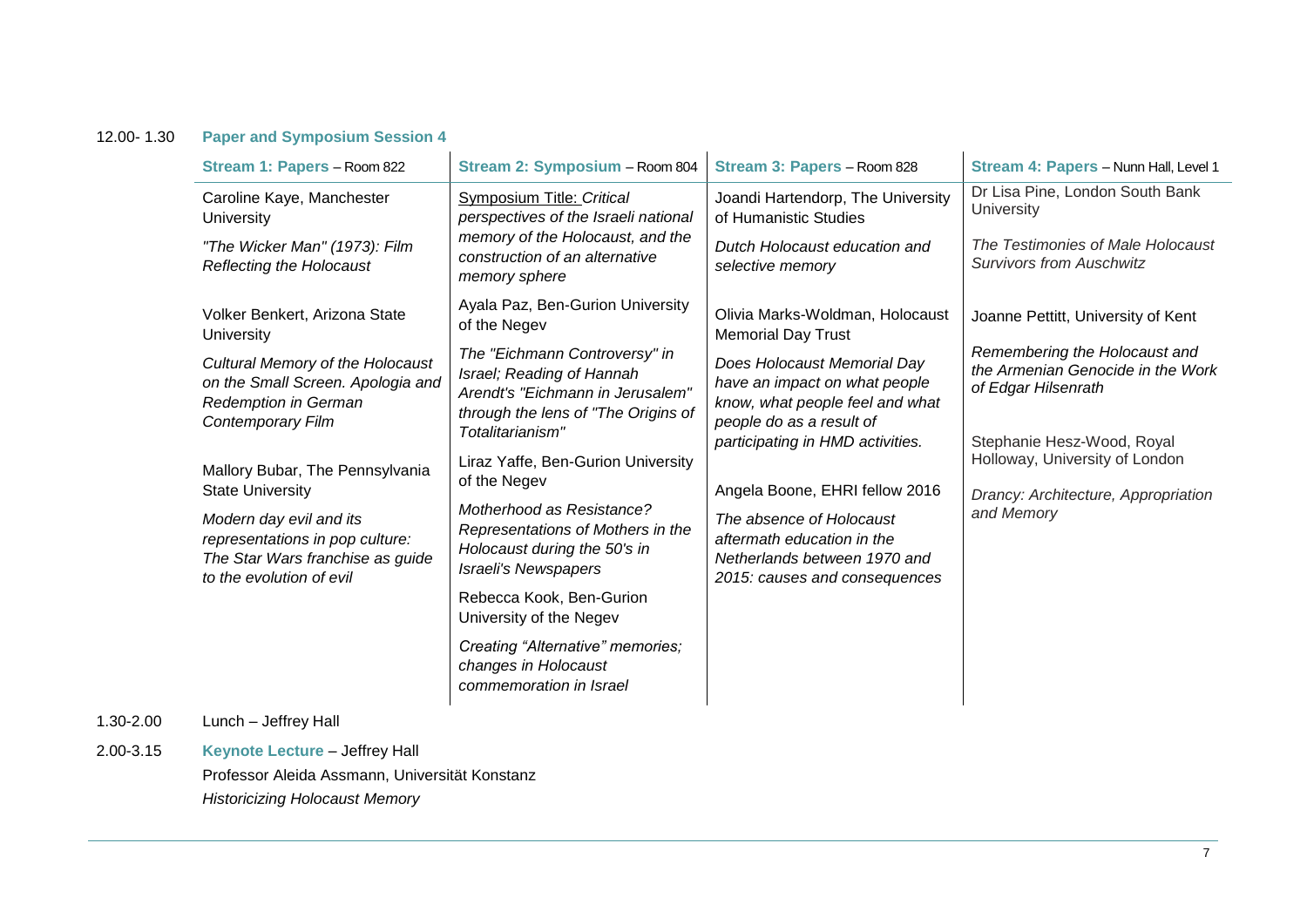## 3.15-3.30 Coffee – Room 822

## 3.30-5.00 **Paper Session 5**

5.15-7.30 **Event: An evening with Kitty Hart-Moxon** – Jeffrey Hall

| Stream 1: Papers - Nunn Hall                                                                                                                                                                                                                                                                                                                                                                                                  | Stream 2: Papers - Room 804                                                                                                                                                                                                                                                                                                                                                                                                                                                                                                                                                                                     | Stream 3: Papers - Room 828                                                                                                                                                                                                                                                                                                                                                                                                                            | Stream 4: Workshops - Room 822                                                                                                                                                                                                                                                                                                                            |
|-------------------------------------------------------------------------------------------------------------------------------------------------------------------------------------------------------------------------------------------------------------------------------------------------------------------------------------------------------------------------------------------------------------------------------|-----------------------------------------------------------------------------------------------------------------------------------------------------------------------------------------------------------------------------------------------------------------------------------------------------------------------------------------------------------------------------------------------------------------------------------------------------------------------------------------------------------------------------------------------------------------------------------------------------------------|--------------------------------------------------------------------------------------------------------------------------------------------------------------------------------------------------------------------------------------------------------------------------------------------------------------------------------------------------------------------------------------------------------------------------------------------------------|-----------------------------------------------------------------------------------------------------------------------------------------------------------------------------------------------------------------------------------------------------------------------------------------------------------------------------------------------------------|
| Matt Lawson, Edge Hill University<br>Music in German Holocaust<br>cinema: Politics and Soundtracks<br>in East, West and reunified<br>Germany<br>Samantha Mitschke, Independent<br>scholar<br>"Imagine This": The Rise and Fall<br>of the Holocaust Musical<br>Benjamin Bland, Royal Holloway,<br>University of London<br>The Holocaust and the<br>'Information War': Holocaust<br>Impiety in the Work of Throbbing<br>Gristle | Sarah K Danielsson, City<br>University of New York -<br>Queensborough<br>The Holocaust and the Genocide<br>Spectrum: An Intellectual History<br>of an Academic Debate and its<br><i><b>Implications</b></i><br>Kathrin Meyer, International<br>Holocaust Remembrance Alliance<br>From the Stockholm International<br>Forum on the Holocaust to the<br>Present Day: The Holocaust in the<br>international political arena and<br>the development of the<br><b>International Holocaust</b><br>Remembrance Alliance<br>David Tollerton, University of<br>Exeter<br><b>Holocaust Memory and 'Civil</b><br>Religion' | John Richardson, Loughborough<br>University<br>Making 'memory makers':<br>interpolation and inducement in<br>the Holocaust Memorial Day<br>Trust's training workshops<br>Rosa Reicher, University of<br>Heidelberg<br>Visualization and Textuality of<br><b>Holocaust Commemoration in</b><br><b>Britain</b><br>Isabelle Hesse, University of<br>Sydney<br>Helping or Hindering? The<br>Holocaust as a Trope in<br><b>Contemporary British Culture</b> | Mark Levene, University of<br>Southampton<br>Lachrymose Histories, Family<br>Ghosts or Lives Lived? Integrating<br>the Jewish/non-Jewish experience<br>across Time into Holocaust<br>'Tourism': A Salonika Case Study<br>Dr Noemie Lopian and Alain<br><b>Bornstein</b><br>Dr Ernst Bornstein's The Long<br>Night: The Survivor who Fought<br>To Remember |
| Event: An evening with Kitty Hart-Moxon - Jeffrey Hall<br>5.15-6.45 Presentation, Kitty Hart-Moxon<br>6.45-7.00 Refreshments                                                                                                                                                                                                                                                                                                  |                                                                                                                                                                                                                                                                                                                                                                                                                                                                                                                                                                                                                 |                                                                                                                                                                                                                                                                                                                                                                                                                                                        |                                                                                                                                                                                                                                                                                                                                                           |

7.00-7.30 Questions and Discussion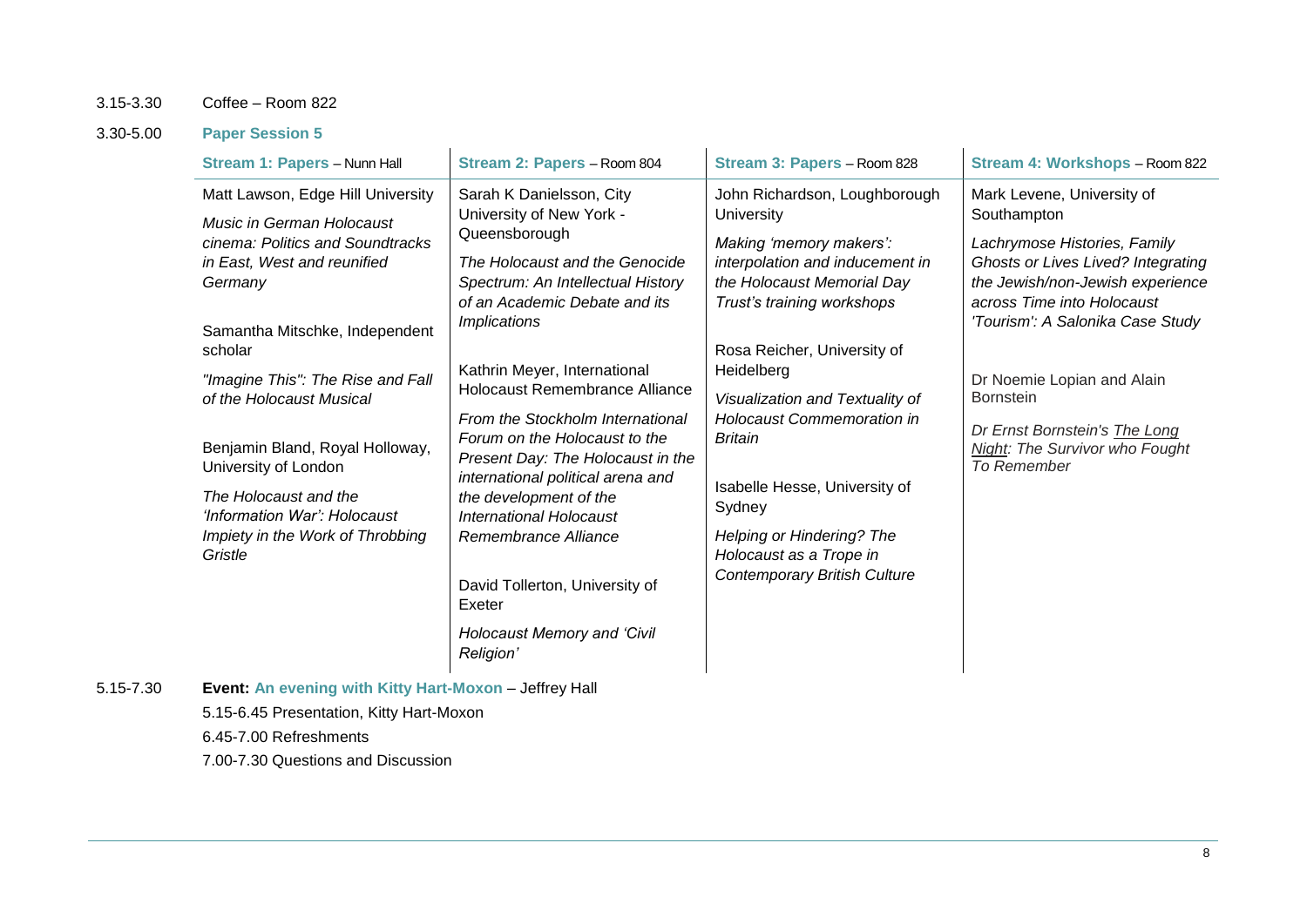# Conference programme: Day 3

- 8.30-9.00 Registration Level 3
- 9.00-10.30 **Keynote Symposium –** Wiener Library (29 Russell Square, London WC1B 5DP) Professor Dan Michman, The International Institute for Historical Research Professor Tom Lawson, Northumbria University Dr Lisa Pine, London South Bank University *A roundtable on David Cesarani's Final Solution*
- 10.30-10.45 Coffee Wiener Library and Room 802

#### 10.45-12.15 **Paper Session 6**

| Stream 1: Papers - Room 802                                                                                                                       | Stream 2: Papers - Room 804                                         | Stream 3: Papers - Room 828                                                                                                               | <b>Stream 4: Papers - Wiener Library</b>                                                           |
|---------------------------------------------------------------------------------------------------------------------------------------------------|---------------------------------------------------------------------|-------------------------------------------------------------------------------------------------------------------------------------------|----------------------------------------------------------------------------------------------------|
| Emma O'Brien, UCL Centre for<br><b>Holocaust Education and</b><br>Rachel Donnelly, Imperial War                                                   | Didzis Bērziņš, University of<br>Latvia                             | Daniela Weiner, The University of<br>North Carolina at Chapel Hill                                                                        | Tiara Good, The Pennsylvania<br><b>State University</b>                                            |
| <b>Museums</b><br>'Holocaust by Bullets': What                                                                                                    | The changing presence of the<br>Holocaust in Latvia                 | Tendentious Texts: Holocaust<br>Victims, Perpetrators, and Resisters<br>in East German, West German and<br>Italian Schoolbooks, 1960-1975 | Personal Affects: Objects as<br>witnesses to the Holocaust                                         |
| happened and how do we know? A<br>new resource for Key Stages 4 and                                                                               | Ion Popa, Freie Universität,<br><b>Berlin</b>                       |                                                                                                                                           | Daniel Long, Nottingham Trent                                                                      |
| 5 based on the work of Yahad-In<br>Unum                                                                                                           | Communist/Post-Communist<br>Official Remembrance of the             | Philipp Mittnik, Teacher University of<br>Vienna                                                                                          | University<br>A Divided and Incomplete Past?                                                       |
| Isabel Marks, Rugby School                                                                                                                        | Local Involvement in the<br>Holocaust: a comparison                 | Analysis of English History textbooks<br>relating to the topic National                                                                   | Remembrance and<br>Commemoration of the Cap                                                        |
| The presentation of memory in<br>American Holocaust Literature                                                                                    | between Poland and Romania<br>Jelena Došlov, Gimnazija<br>Banjaluka | Socialism and Holocaust in Key<br>stage 3 and their development from<br>the 1980s to today (1980-2013)                                    | Arcona tragedy since 1945<br>Eric Morgenson, University at                                         |
| Noah Simon Jampol, The Catholic<br>University of America                                                                                          | Broken memories of the<br>Holocaust on the Balkans,                 | Marc van Berkel, University<br>Rotterdam                                                                                                  | Albany-State University of New<br>York                                                             |
| No Adequate Response, No Grief,<br>No Compassion, No Vengeance that<br>is Sufficient': Philip Roth's Science<br><b>Fictions and the Holocaust</b> | 1970 - 2015                                                         | How National is the Holocaust?                                                                                                            | The High Road to Auschwitz: Civil<br>Rights, the New Left, and the<br>Repurposing of the Holocaust |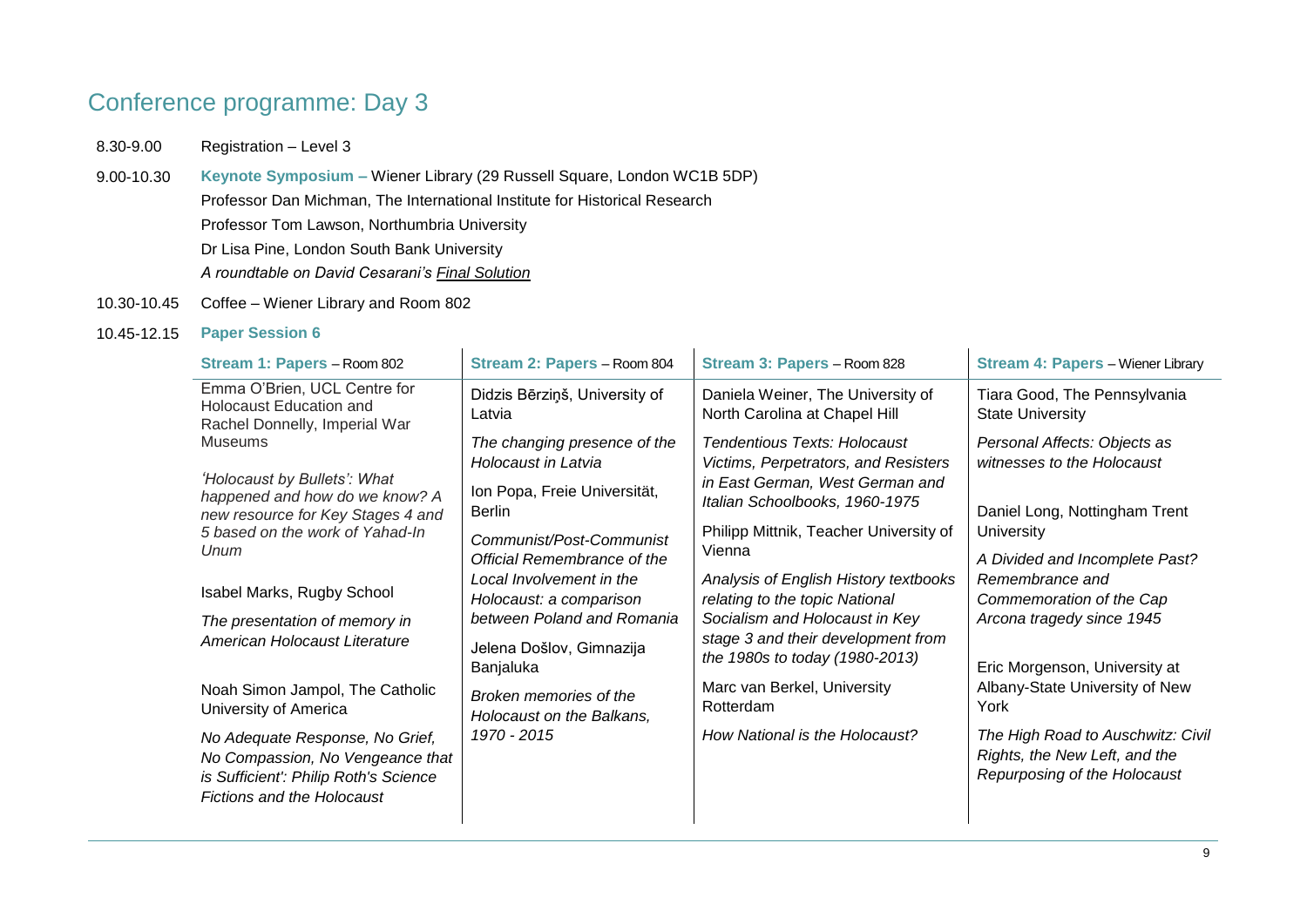## 12.15-1.00 Lunch – Jeffery Hall

## 1.00- 2.30 **Paper Session 7**

| Stream 1: Papers - Room 802                                                                                                                                                                                                                                                                      | Stream 2: Papers - Room 804                                                                                                                                                 | Stream 3: Papers - Room 828                                                                                                                                                                        | <b>Stream 4: Papers - Wiener Library</b>                                                                                                                                                                                                                                                         |
|--------------------------------------------------------------------------------------------------------------------------------------------------------------------------------------------------------------------------------------------------------------------------------------------------|-----------------------------------------------------------------------------------------------------------------------------------------------------------------------------|----------------------------------------------------------------------------------------------------------------------------------------------------------------------------------------------------|--------------------------------------------------------------------------------------------------------------------------------------------------------------------------------------------------------------------------------------------------------------------------------------------------|
| Annette Finley-Croswhite, Old<br><b>Dominion University</b>                                                                                                                                                                                                                                      | Tomasz Łysak, University of<br>Warsaw                                                                                                                                       | Mark Hobbs, University of East<br>Anglia                                                                                                                                                           | Lauren Willmott, The National<br>Archives                                                                                                                                                                                                                                                        |
| <b>Missing Persons and Malleable</b><br>Spaces on the Commemorative<br>Landscape of Paris                                                                                                                                                                                                        | Photographing Auschwitz for the<br>Internet - Flickr as a Digital<br>Gallery                                                                                                | Always Remembering to Forget:<br><b>Holocaust Denial in Far Right</b><br>Memory                                                                                                                    | Memory and the 1964 Anglo-<br>German compensation agreement                                                                                                                                                                                                                                      |
| Linda Asquith, Leeds Beckett<br><b>University</b><br>Talking Officially: The impact of<br>social, cultural and political forces<br>upon genocide testimony<br>Darius A Jackson, UCL Centre for<br><b>Holocaust Education</b><br>The Heidegger case:<br>mythologizing, denial and<br>unconcealing | Victoria Grace Walden, Queen<br>Mary, University of London<br>Between Presence and Absence:<br>Digital Encounters with the<br><b>Holocaust in Memorial Museum</b><br>Spaces | Joseph Cronin, Queen Mary,<br>University of London (Leo Baeck<br>Institute)<br>Between 9 November and 9 May:<br>The changing tone of Holocaust<br>commemoration in Germany's<br>Jewish communities | Gerhard Baumgartner, DÖW -<br>Dokumentationsarchiv des<br>österreichischen Widerstandes /<br>Documentation Archive of the<br>Austrian Resistancee<br>Beyond Good and Evil: A<br>Lacanian Analysis of Austrian<br><b>Holocaust Discourses</b><br>Marta Simó, Universitat Autònoma<br>de Barcelona |
|                                                                                                                                                                                                                                                                                                  |                                                                                                                                                                             |                                                                                                                                                                                                    | <b>Competing Memories in teaching</b><br>and learning about the Holocaust<br>in Catalonia                                                                                                                                                                                                        |

2.30 **Conference close**